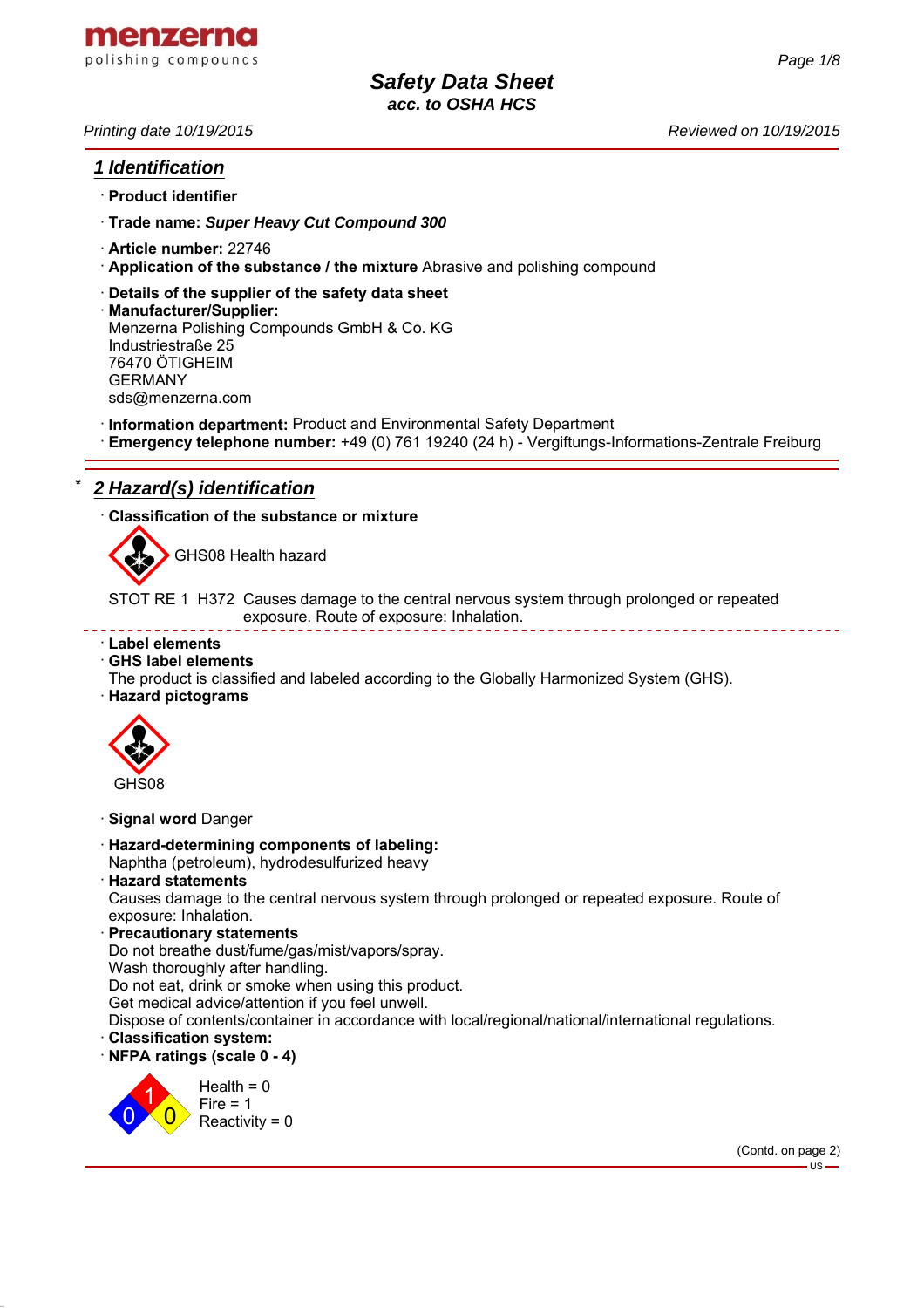*Printing date 10/19/2015 Reviewed on 10/19/2015*

menzerna polishing compounds

**Trade name:** *Super Heavy Cut Compound 300*

(Contd. of page 1)

· **HMIS-ratings (scale 0 - 4)**

**HEALTH** REACTIVITY  $\boxed{0}$  Reactivity = 0  $\boxed{0}$  $\overline{1}$  $Health = 0$  $Fire = 1$ 

· **Other hazards**

FIRE

- · **Results of PBT and vPvB assessment**
- · **PBT:** Not applicable.
- · **vPvB:** Not applicable.

# \* *3 Composition/information on ingredients*

#### · **Chemical characterization: Mixtures**

· **Description:** Mixture of the substances listed below with nonhazardous additions.

| · Dangerous components: |                                                                                                |                    |
|-------------------------|------------------------------------------------------------------------------------------------|--------------------|
|                         | 1344-28-1 aluminium oxide                                                                      | 25-50%             |
|                         | 64742-55-8 Distillates (petroleum), hydrotreated light paraffinic<br><b>SASP.</b> Tox. 1, H304 | 10-<25%            |
|                         | 64742-94-5 Solvent naphtha (petroleum), heavy arom.<br>STOT SE 3, H336; Flam. Liq. 4, H227     | $2.5 - 10%$        |
|                         | 64742-82-1 Naphtha (petroleum), hydrodesulfurized heavy<br>STOT RE 1, H372; Asp. Tox. 1, H304  | $2.5 - 10\%$       |
| $56-81-5$ glycerol      |                                                                                                | $0.1 - \leq 2.5\%$ |

# *4 First-aid measures*

#### · **Description of first aid measures**

- · **After inhalation:** Supply fresh air; consult doctor in case of complaints.
- · **After skin contact:**

Immediately wash with water and soap and rinse thoroughly.

If skin irritation continues, consult a doctor.

· **After eye contact:**

Rinse opened eye for several minutes under running water. If symptoms persist, consult a doctor.

· **After swallowing:**

Rinse out mouth and then drink plenty of water.

If symptoms persist consult doctor.

- · **Information for doctor:**
- · **Most important symptoms and effects, both acute and delayed**
- No further relevant information available.
- · **Indication of any immediate medical attention and special treatment needed** Treat according to symptoms.

# *5 Fire-fighting measures*

- · **Extinguishing media**
- · **Suitable extinguishing agents:** Water spray, foam, dry powder or carbon dioxide.
- · **For safety reasons unsuitable extinguishing agents:** Water with full jet
- · **Special hazards arising from the substance or mixture** Nitrogen oxides (NOx)
- · **Advice for firefighters**
- · **Protective equipment:**

Wear self-contained respiratory protective device.

(Contd. on page 3)  $-11S -$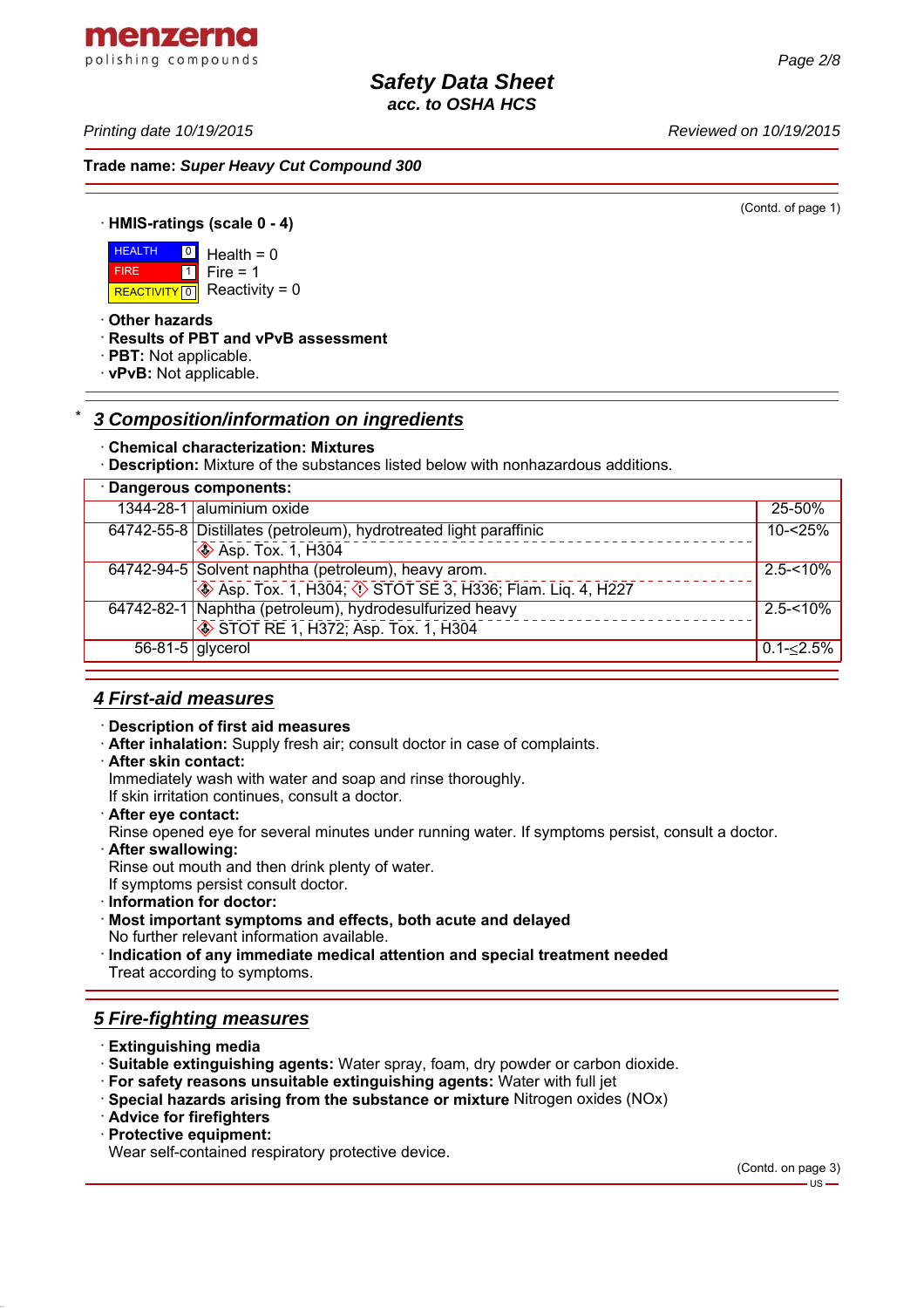menzerna polishing compounds

*Printing date 10/19/2015 Reviewed on 10/19/2015*

## **Trade name:** *Super Heavy Cut Compound 300*

(Contd. of page 2)

Wear fully protective suit.

# *6 Accidental release measures*

· **Personal precautions, protective equipment and emergency procedures** Keep unnecessary personnel away. Ensure adequate ventilation. Use personal protection recommended in section 8. · **Environmental precautions:** Inform respective authorities in case of seepage into water course or sewage system. Dilute with plenty of water. Do not allow to enter sewers/ surface or ground water. · **Methods and material for containment and cleaning up:** Absorb with liquid-binding material (sand, diatomite, acid binders, universal binders, sawdust). Ensure adequate ventilation. · **Reference to other sections** See Section 7 for information on safe handling. See Section 8 for information on personal protection equipment. See Section 13 for disposal information. \* *7 Handling and storage* · **Handling:**

# · **Precautions for safe handling**

- Ensure good ventilation/exhaustion at the workplace.
- Prevent formation of aerosols.
- · **Information about protection against explosions and fires:** No special measures required.
- · **Conditions for safe storage, including any incompatibilities**
- · **Storage:**
- · **Requirements to be met by storerooms and receptacles:**

Store in a well-ventilated place. Storage temperature: between 15 °C and 25 °C.

· **Information about storage in one common storage facility:** Not required.

- · **Further information about storage conditions:** None.
- · **Specific end use(s)** No further relevant information available.

# \* *8 Exposure controls/personal protection*

· **Additional information about design of technical systems:** No further data; see item 7.

· **Control parameters**

| Components with limit values that require monitoring at the workplace: |                                                                                                                   |                    |
|------------------------------------------------------------------------|-------------------------------------------------------------------------------------------------------------------|--------------------|
|                                                                        | 1344-28-1 aluminium oxide                                                                                         |                    |
|                                                                        | PEL Long-term value: 15 <sup>*</sup> ; 15 <sup>**</sup> mg/m <sup>3</sup><br>*Total dust; ** Respirable fraction  |                    |
| REL                                                                    | Long-term value: 10* 5** mg/m <sup>3</sup><br>as Al*Total dust**Respirable/pyro powd./welding f.                  |                    |
| TLV                                                                    | Long-term value: 1* mg/m <sup>3</sup><br>as AI; *as respirable fraction                                           |                    |
|                                                                        | 64742-55-8 Distillates (petroleum), hydrotreated light paraffinic                                                 |                    |
|                                                                        | TWA   Long-term value: $\overline{5}$ mg/m <sup>3</sup>                                                           |                    |
|                                                                        | 56-81-5 glycerol                                                                                                  |                    |
|                                                                        | PEL Long-term value: 15 <sup>*</sup> 5 <sup>**</sup> mg/m <sup>3</sup><br>mist; *total dust **respirable fraction |                    |
|                                                                        |                                                                                                                   | (Contd. on page 4) |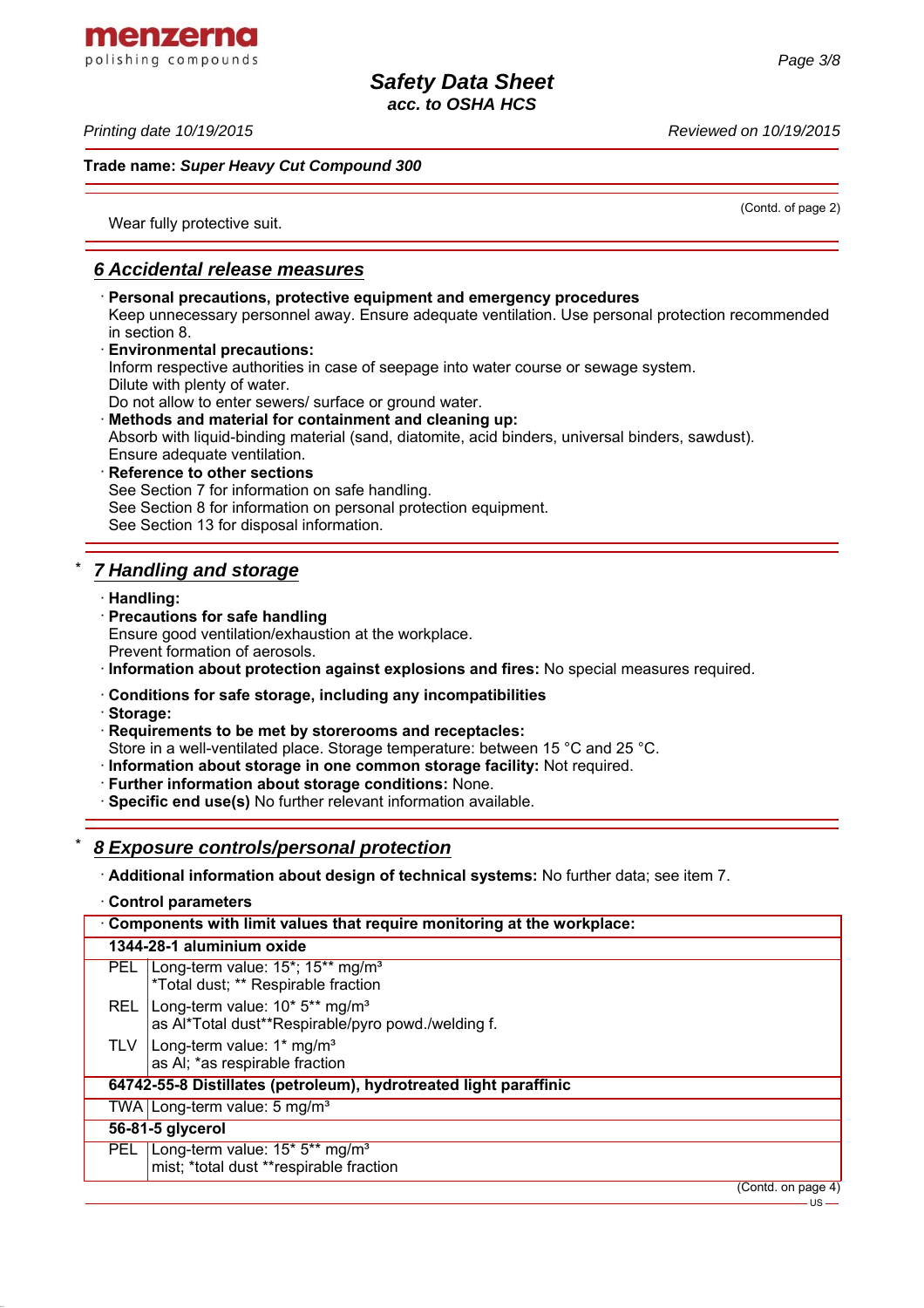menzerna polishing compounds

#### *Printing date 10/19/2015 Reviewed on 10/19/2015*

#### **Trade name:** *Super Heavy Cut Compound 300*

(Contd. of page 3)

 $-US -$ 

TLV TLV withdrawn-insufficient data human occup. exp. · **Additional information:** The lists that were valid during the creation were used as basis. · **Exposure controls** · **Personal protective equipment:** · **General protective and hygienic measures:** Wash hands before breaks and at the end of work. Keep away from foodstuffs, beverages and feed. Avoid contact with the eyes and skin. Do not eat, drink, smoke or sniff while working. · **Breathing equipment:** Use suitable respiratory protective device only when aerosol or mist is formed. Filter A/P2 · **Protection of hands:** Protective gloves are recommended. The glove material has to be impermeable and resistant to the product/ the substance/ the preparation. Due to missing tests no recommendation to the glove material can be given for the product/ the preparation/ the chemical mixture. Selection of the glove material on consideration of the penetration times, rates of diffusion and the degradation · **Material of gloves** The selection of the suitable gloves does not only depend on the material, but also on further marks of quality and varies from manufacturer to manufacturer. As the product is a preparation of several substances, the resistance of the glove material can not be calculated in advance and has therefore to be checked prior to the application. · **Penetration time of glove material** The exact break through time has to be found out by the manufacturer of the protective gloves and has to be observed.

· **Eye protection:** Safety glasses

**Body protection:** Protective work clothing

# \* *9 Physical and chemical properties*

| · Information on basic physical and chemical properties<br>· General Information |                                               |  |
|----------------------------------------------------------------------------------|-----------------------------------------------|--|
| · Appearance:                                                                    |                                               |  |
| Form:                                                                            | <b>Viscous</b>                                |  |
| Color:                                                                           | White                                         |  |
| · Odor:                                                                          | Characteristic                                |  |
| Odour threshold:                                                                 | Not determined.                               |  |
| $\cdot$ pH-value at 20 °C (68 °F):                                               | > 7                                           |  |
| Change in condition                                                              |                                               |  |
| <b>Boiling point/Boiling range:</b>                                              | $> 100 °C$ ( $> 212 °F$ )                     |  |
| ∴ Flash point:                                                                   | $> 100 °C$ ( $> 212 °F$ )                     |  |
| · Flammability (solid, gaseous):                                                 | Not applicable.                               |  |
| · Decomposition temperature:                                                     | Not determined.                               |  |
| · Auto igniting:                                                                 | Product is not selfigniting.                  |  |
| · Danger of explosion:                                                           | Product does not present an explosion hazard. |  |
| Density at 20 $^{\circ}$ C (68 $^{\circ}$ F):                                    | 1.3 $g/cm^3$ (10.849 lbs/gal)                 |  |
| · Relative density                                                               | Not determined.                               |  |
|                                                                                  | (Contd. on page 5)                            |  |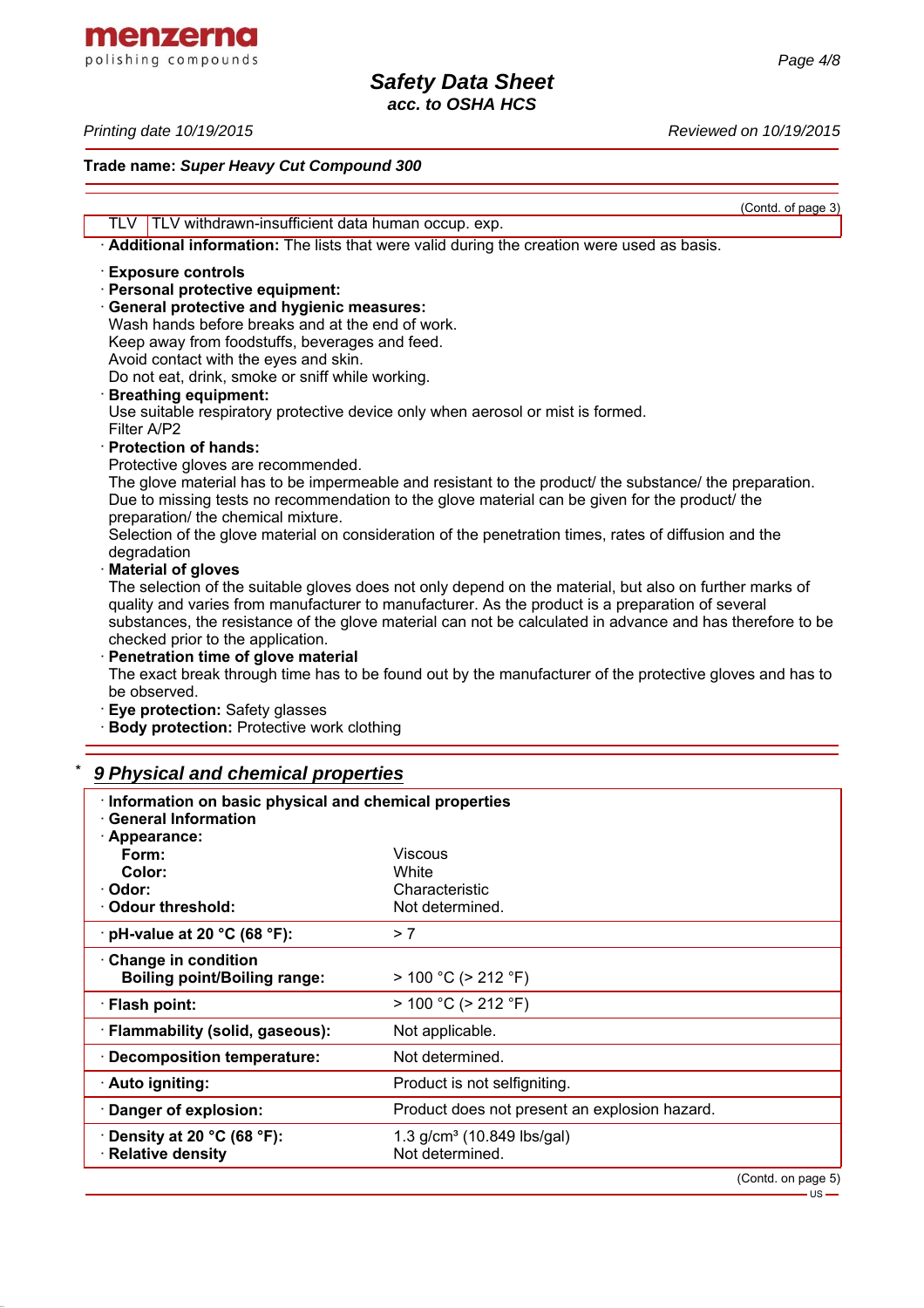*Page 5/8*

#### **Trade name:** *Super Heavy Cut Compound 300*

|                                                            |                                            | (Contd. of page 4) |
|------------------------------------------------------------|--------------------------------------------|--------------------|
| · Vapour density                                           | Not determined.                            |                    |
| <b>Evaporation rate</b>                                    | Not determined.                            |                    |
| · Solubility in / Miscibility with                         |                                            |                    |
| Water:                                                     | Partly miscible.                           |                    |
| · Partition coefficient (n-octanol/water): Not determined. |                                            |                    |
| $\cdot$ Viscosity:                                         |                                            |                    |
| Dynamic:                                                   | Not determined.                            |                    |
| Kinematic at 40 $^{\circ}$ C (104 $^{\circ}$ F):           | $> 20.5$ mm <sup>2</sup> /s                |                    |
| ⋅ Solvent content:                                         |                                            |                    |
| <b>VOC content:</b>                                        | $13.5\%$                                   |                    |
|                                                            | 180.9 g/l / 1.51 lb/gl                     |                    |
| ⋅ Other information                                        | No further relevant information available. |                    |

# *10 Stability and reactivity*

- · **Reactivity** None under normal conditions.
- · **Chemical stability**
- · **Thermal decomposition / conditions to be avoided:**
- No decomposition if used according to specifications.
- · **Possibility of hazardous reactions** No dangerous reactions known.
- · **Conditions to avoid** No further relevant information available.
- · **Incompatible materials:** No further relevant information available.
- · **Hazardous decomposition products:** No dangerous decomposition products known.

# *11 Toxicological information*

- · **Information on toxicological effects**
- · **Acute toxicity:**

· **LD/LC50 values that are relevant for classification:**

## **64742-82-1 Naphtha (petroleum), hydrodesulfurized heavy**

Oral LD50 > 5000 mg/kg (rat)

Dermal  $|LD50| > 2920$  mg/kg (rabbit)

## · **Primary irritant effect:**

- · **on the skin:** No irritant effect.
- · **on the eye:** No irritating effect.
- · **Sensitization:** No sensitizing effects known.
- · **Additional toxicological information:**

· **OSHA-Ca (Occupational Safety & Health Administration)**

None of the ingredients is listed.

# \* *12 Ecological information*

- · **Toxicity**
- · **Aquatic toxicity:** No further relevant information available.
- · **Persistence and degradability** No further relevant information available.
- · **Behavior in environmental systems:**
- · **Bioaccumulative potential** No further relevant information available.
- · **Mobility in soil** No further relevant information available.
- · **Ecotoxical effects:**
- · **Remark:** Harmful to fish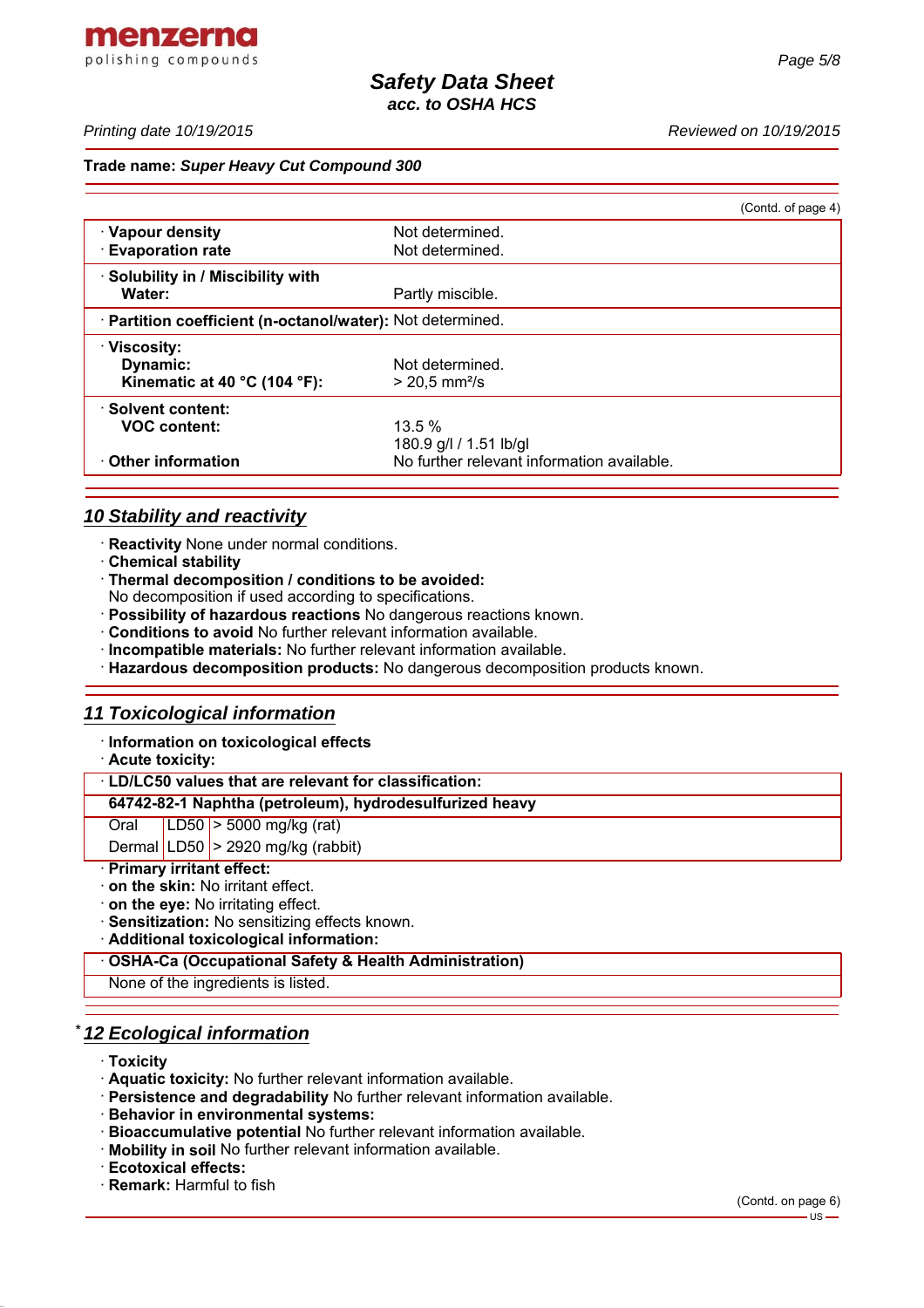*Printing date 10/19/2015 Reviewed on 10/19/2015*

**Trade name:** *Super Heavy Cut Compound 300*

· **Additional ecological information:**

· **General notes:**

Do not allow product to reach ground water, water course or sewage system. Danger to drinking water if even small quantities leak into the ground.

Harmful to aquatic organisms

- · **Results of PBT and vPvB assessment**
- · **PBT:** Not applicable.
- · **vPvB:** Not applicable.

· **Other adverse effects** No further relevant information available.

# *13 Disposal considerations*

## · **Waste treatment methods**

· **Recommendation:**

Must not be disposed of together with household garbage. Do not allow product to reach sewage system. Must be specially treated adhering to official regulations.

· **Waste disposal key:**

Waste codes should be determined in consultation with the customer, supplier and disposal.

· **Uncleaned packagings:**

- · **Recommendation:** Disposal must be made according to official regulations.
- · **Recommended cleansing agent:** Water, if necessary with cleansing agents.

# *14 Transport information*

| · UN-Number<br>· DOT, ADR, ADN, IMDG, IATA                                                    | Void            |
|-----------------------------------------------------------------------------------------------|-----------------|
| · UN proper shipping name<br>· DOT, ADR, ADN, IMDG, IATA                                      | Void            |
| · Transport hazard class(es)                                                                  |                 |
| · DOT, ADR, ADN, IMDG, IATA<br>· Class                                                        | Void            |
| $\cdot$ Packing group<br>· DOT, ADR, IMDG, IATA                                               | Void            |
| <b>Environmental hazards:</b><br>· Marine pollutant:                                          | No.             |
| · Special precautions for user                                                                | Not applicable. |
| Transport in bulk according to Annex II of<br>MARPOL73/78 and the IBC Code<br>Not applicable. |                 |
| · UN "Model Regulation":                                                                      | Void            |
|                                                                                               |                 |

# \* *15 Regulatory information*

· **Safety, health and environmental regulations/legislation specific for the substance or mixture** Regulation 1907/2006/EC, REACH concerning the Registration, Evaluation, Authorisation and Restriction of Chemicals. Regulation 453/2010/EU, REACH as amended. Regulation 1272/2008/EC, on Classification, Labelling and Packaging of substances and mixtures.

(Contd. of page 5)

menzerna polishing compounds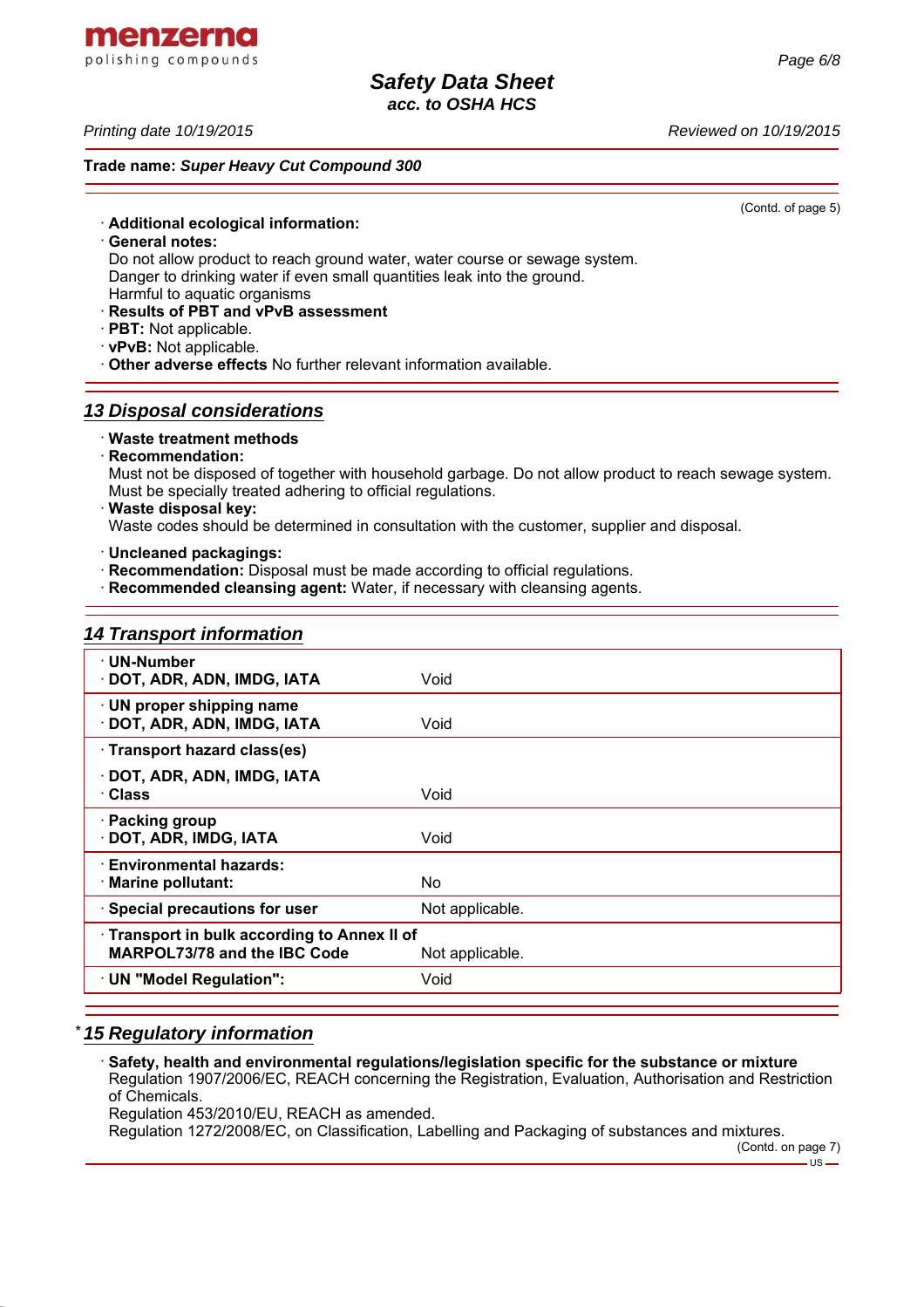menzerna polishing compounds

*Printing date 10/19/2015 Reviewed on 10/19/2015*

#### **Trade name:** *Super Heavy Cut Compound 300*

(Contd. of page 6)

| · Sara                                                      |  |  |
|-------------------------------------------------------------|--|--|
| Section 355 (extremely hazardous substances):               |  |  |
| None of the ingredients is listed.                          |  |  |
| · Section 313 (Specific toxic chemical listings):           |  |  |
| None of the ingredients is listed.                          |  |  |
| <b>TSCA (Toxic Substances Control Act):</b>                 |  |  |
| All ingredients are listed.                                 |  |  |
| · Proposition 65                                            |  |  |
| Chemicals known to cause cancer:                            |  |  |
| None of the ingredients is listed.                          |  |  |
| Chemicals known to cause reproductive toxicity for females: |  |  |
| None of the ingredients is listed.                          |  |  |
| Chemicals known to cause reproductive toxicity for males:   |  |  |
| None of the ingredients is listed.                          |  |  |
| Chemicals known to cause developmental toxicity:            |  |  |
| None of the ingredients is listed.                          |  |  |
| · Carcinogenic categories                                   |  |  |
| <b>EPA (Environmental Protection Agency)</b>                |  |  |
| None of the ingredients is listed.                          |  |  |
| 711177                                                      |  |  |

· **TLV (Threshold Limit Value established by ACGIH)**

1344-28-1 aluminium oxide A4

· **NIOSH-Ca (National Institute for Occupational Safety and Health)**

None of the ingredients is listed.

#### · **GHS label elements**

The product is classified and labeled according to the Globally Harmonized System (GHS).

· **Hazard pictograms**



#### · **Signal word** Danger

- · **Hazard-determining components of labeling:** Naphtha (petroleum), hydrodesulfurized heavy
- · **Hazard statements**

Causes damage to the central nervous system through prolonged or repeated exposure. Route of exposure: Inhalation.

- · **Precautionary statements** Do not breathe dust/fume/gas/mist/vapors/spray. Wash thoroughly after handling. Do not eat, drink or smoke when using this product. Get medical advice/attention if you feel unwell. Dispose of contents/container in accordance with local/regional/national/international regulations.
- · **Chemical safety assessment:** A Chemical Safety Assessment has not been carried out.

 $US -$